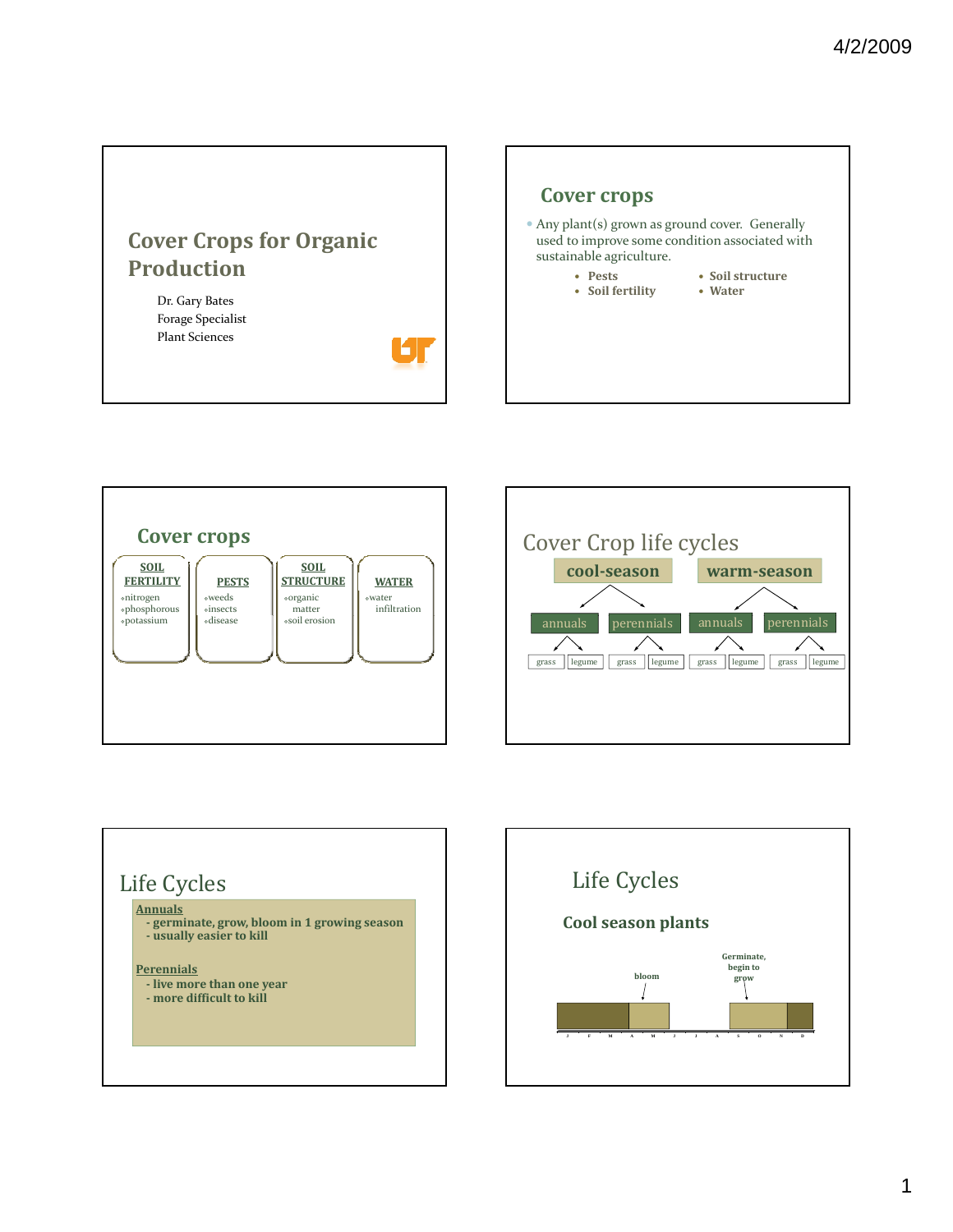





## Non‐legume species

#### **rye tall fescue Perennials**

**orchardgrass**

#### **Annuals**

**rye wheat oats annual ryegrass Brassicas**



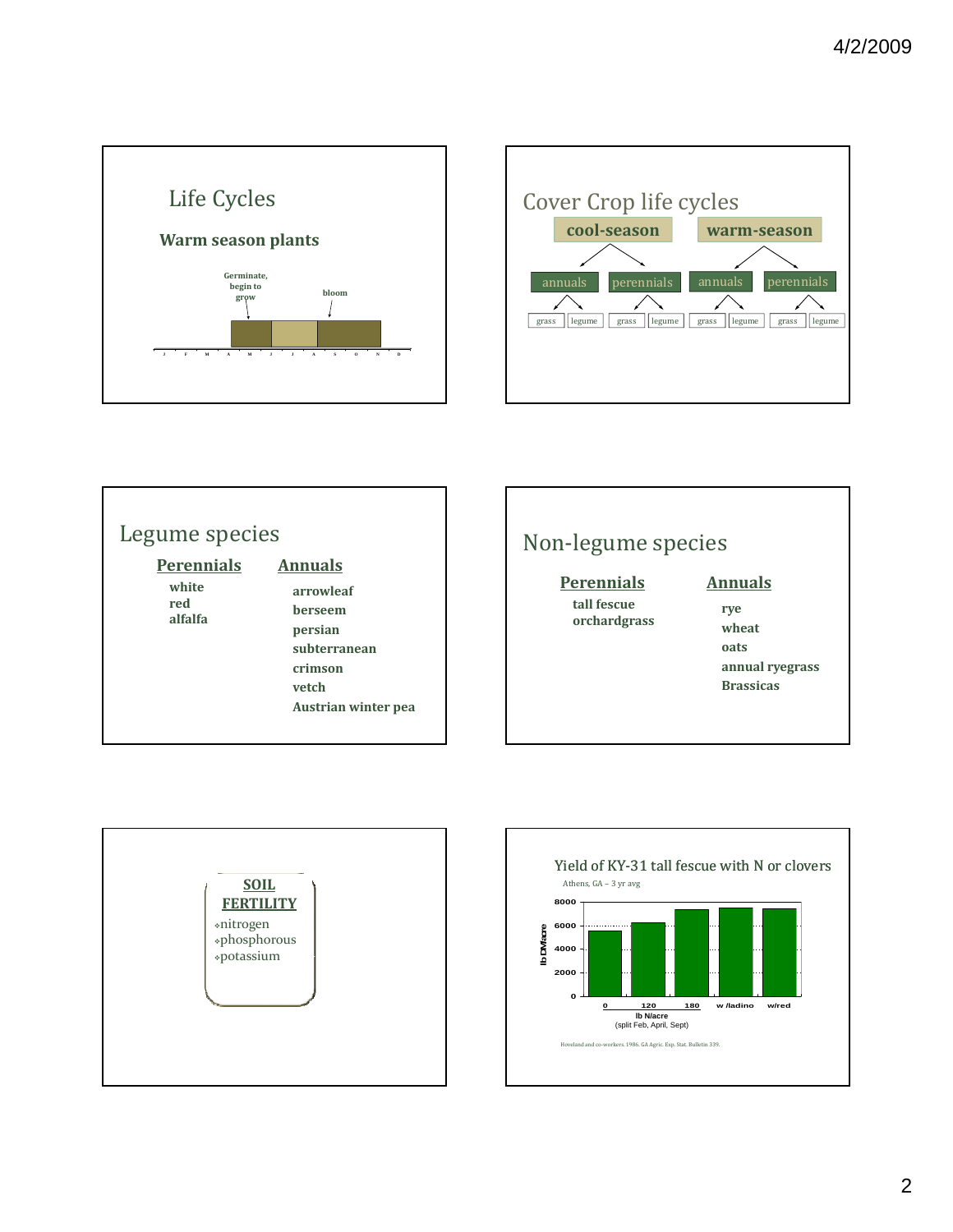









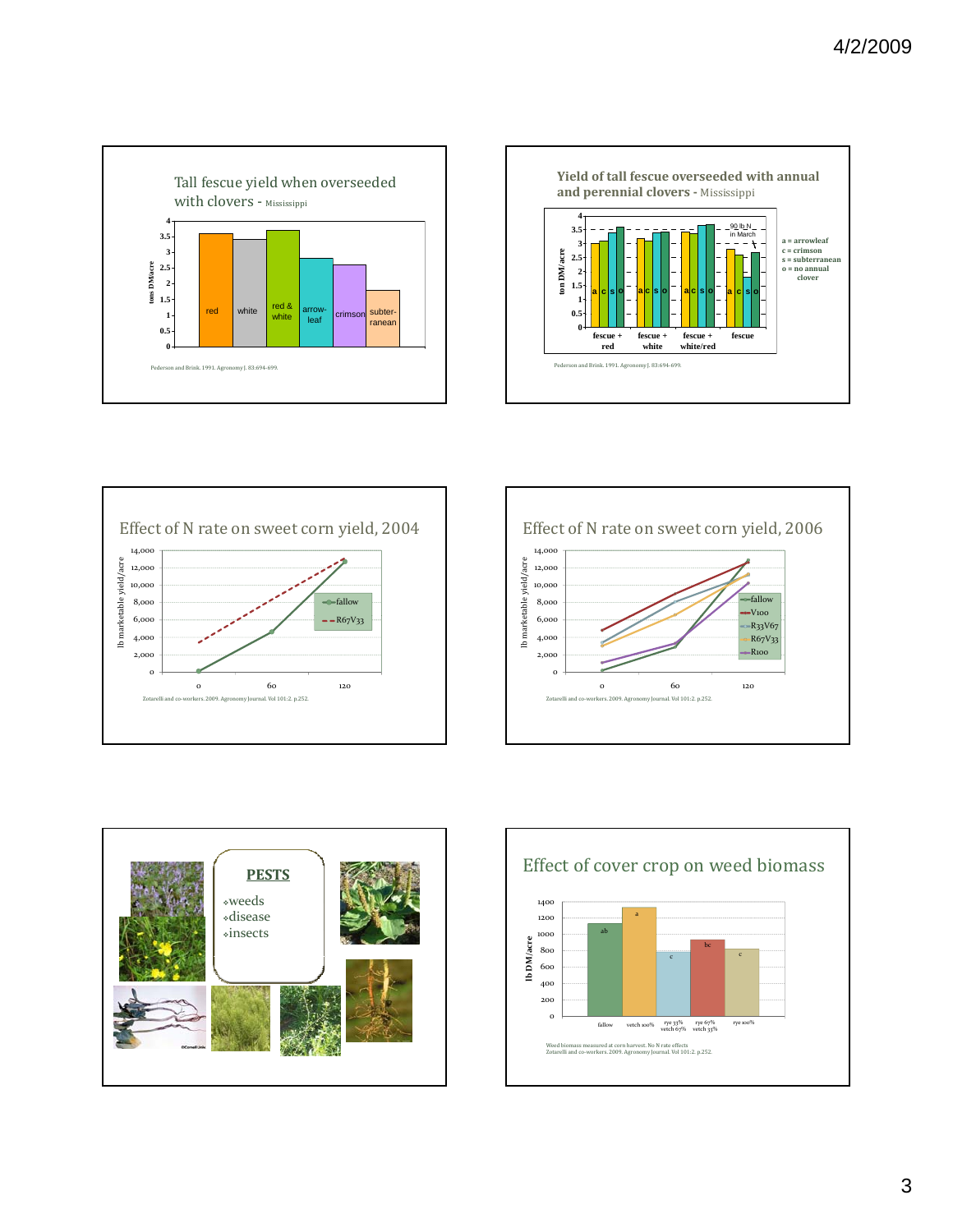









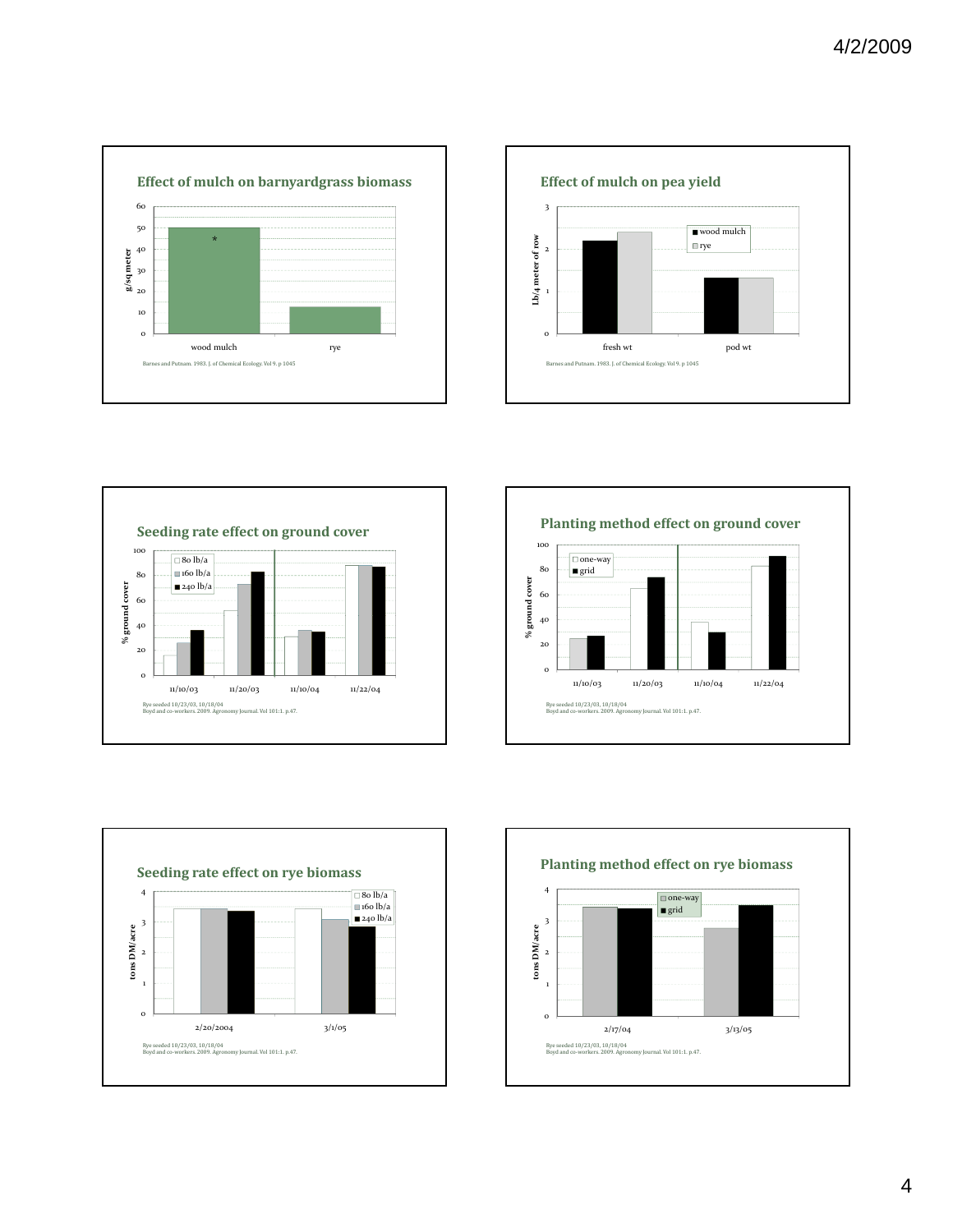









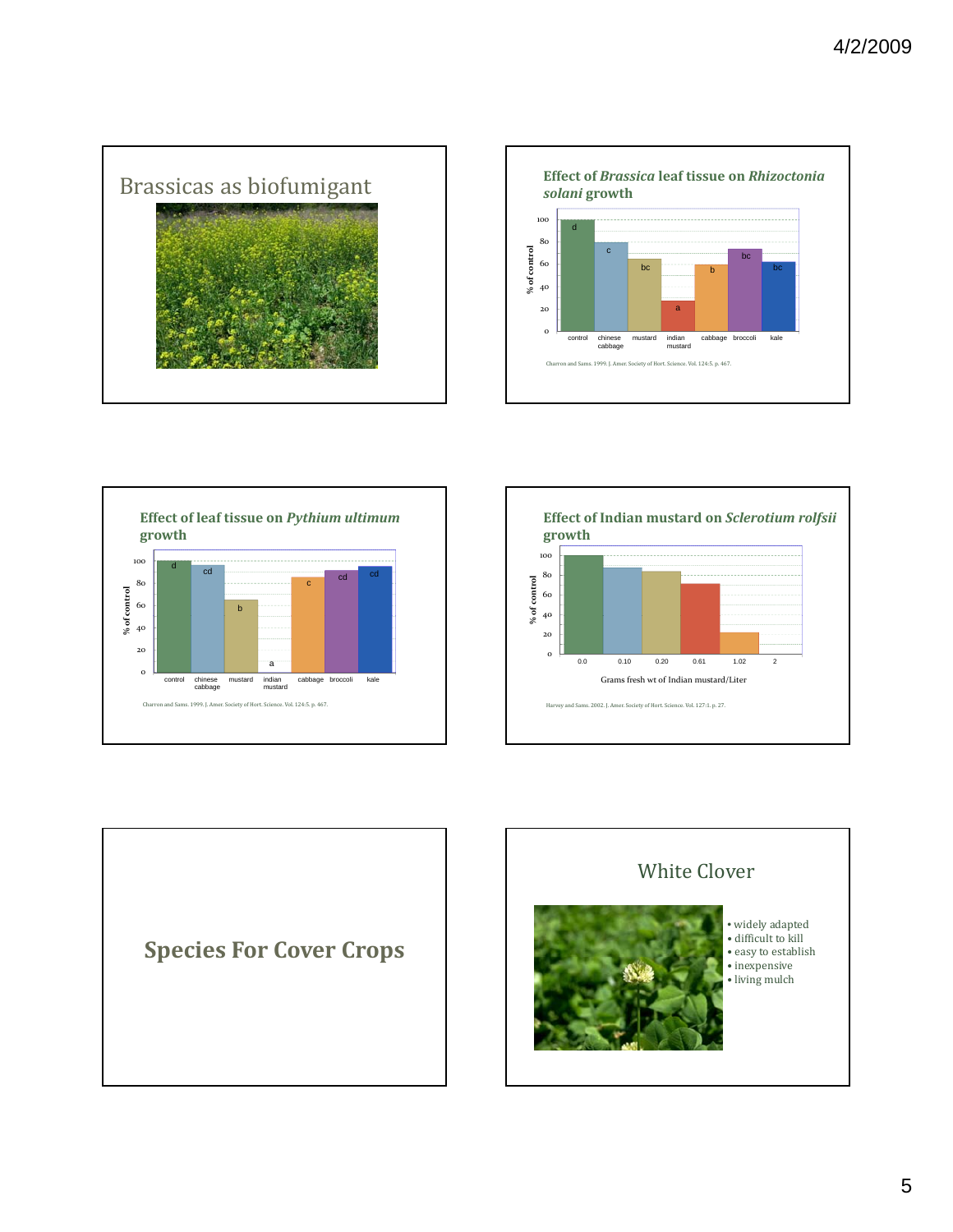### Red Clover



widely adapted • easy to establish • tall growing •more drought tolerance





•widely adapted • early maturity • late winter/spring production • crown rot potential

#### Subterranean Clover



• annual •good reseeder •limited cold tolerance •forms thick mat